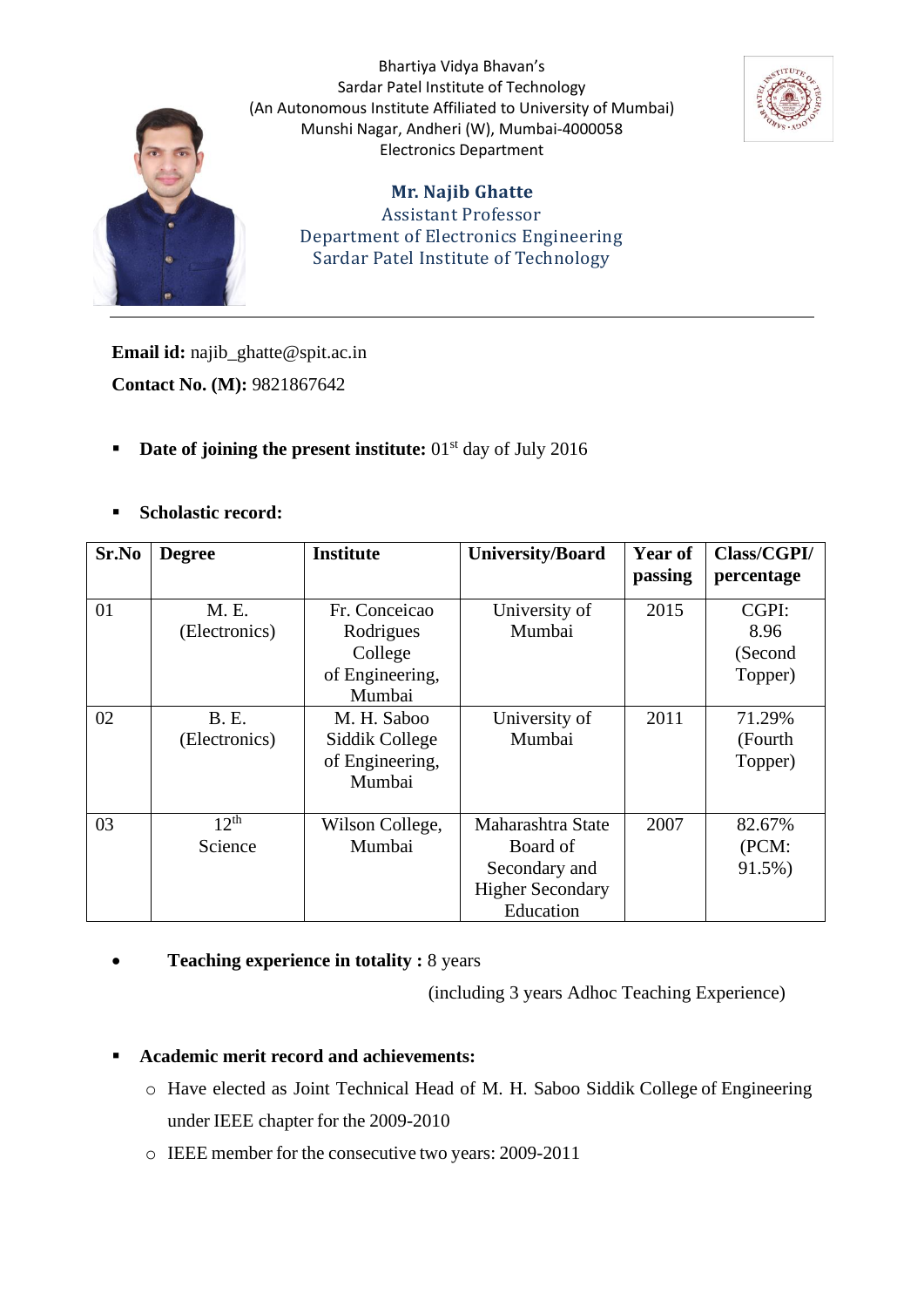- o SACE member in the year :2009-2010
- o Green Day Volunteer at Anjuman Islam's M. H. Saboo Siddik College of Engineering in 2009-2010
- o Secured Highest Marks in ECAD-II (Sem-IV) and Embedded Systems (Sem-VIII)
- o Presented 'Vessels Bilge Oil Water Separator' at Inter- College Technical Paper Meet-2012 organized by Saraswati College of Engineering on 14<sup>th</sup> Sept. 2012
- o Won first and second prizes in many Inter-College Robotics Competition conducted by Engineering Colleges.

#### ▪ **Membership of Professional Bodies:**

o Life Member of Indian Society of Technical Education (ISTE): Membership No. LM123384 since 2018

#### ▪ **Domain expertise and areas of interest:**

o Analog Electronics, Control Systems, Signals and Systems, Instrumentation, Embedded Systems, Robotics

#### ▪ **Details of subjects taught:**

| S. No.         | Name of the subject               |
|----------------|-----------------------------------|
| 1.             | <b>Analog Electronics</b>         |
| 2.             | Circuit Theory                    |
| 3.             | Principles of Control System      |
| $\mathbf{4}$ . | Signals and Systems               |
| 5.             | <b>Linear Integrated Circuits</b> |
| 6.             | Programming in C                  |
| 7.             | Microcontroller                   |
| 8.             | <b>Embedded Systems</b>           |
| 9.             | <b>Digital Communication</b>      |
| 10.            | <b>Electronic Instrumentation</b> |

#### ▪ **Workshops/Refresher courses/Training programs/Seminars attended:**

o Participated in Two-Day Workshop on System Modelling and Simulation organized by Fr. Conceicao Rodrigues College of Engineering.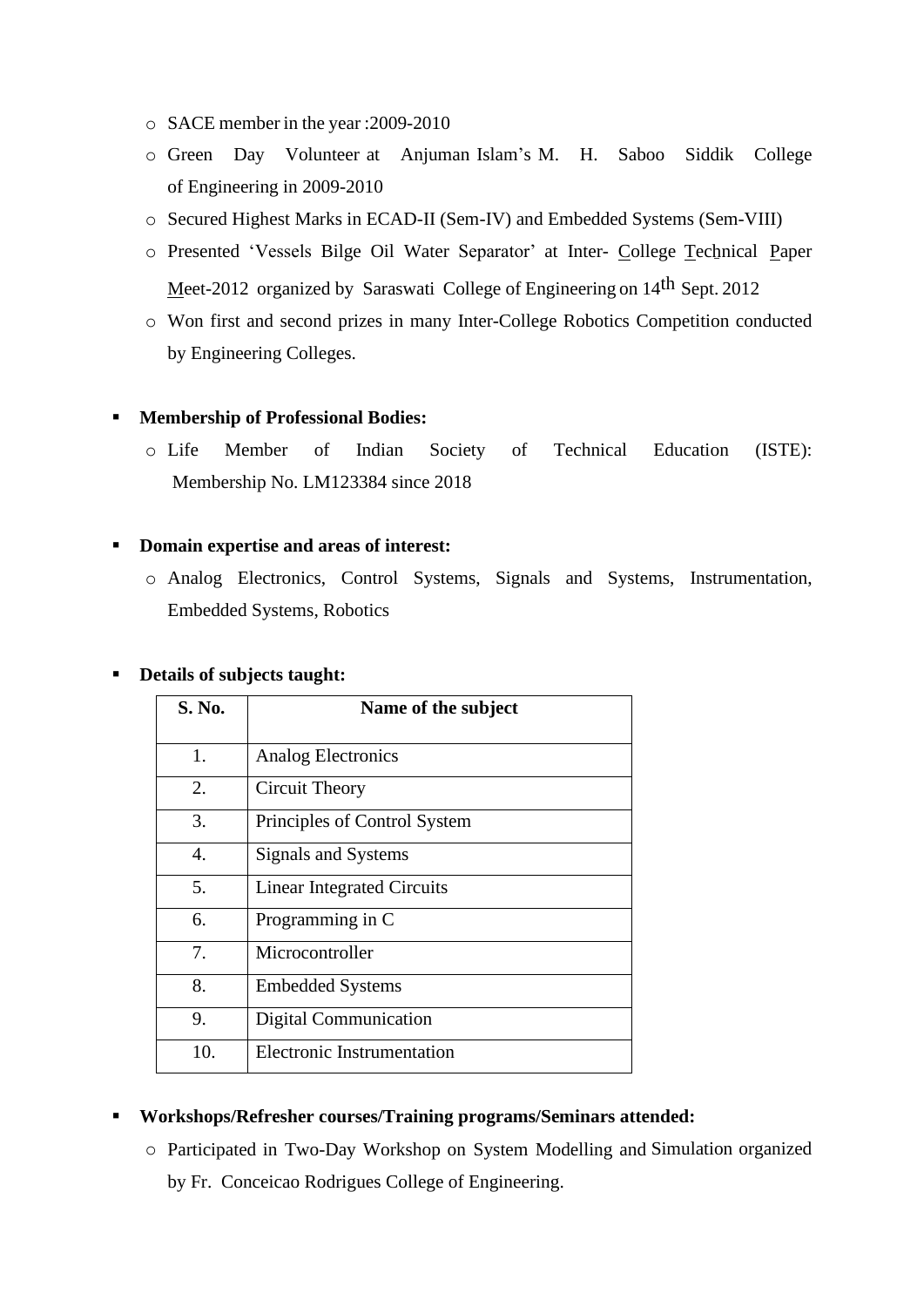- o Attended 2016 International Symposium on Internet of Things organized by Lab-X Foundation in collaboration with Sardar Patel Institute of Technology and IEEE Consumer Electronics Society held in Mumbai, on August 3rd and 4th 2016.
- o Participated in International Conference on Advance Computing, Communication and Control organized by Fr. Conceicao Rodrigues College of Engineering.
- o Attended Design Thinking Workshop conducted by SPJIMR faculties at Sardar Patel Institute of Technology on January 3rd and 4th 2017 and presented a report on Empathy Map for stakeholders on 18th April 2017, which got highly appreciated.
- o Attended AICTE sponsored "Two Days National Seminar on Technologies for Development of Rural Areas" on 27th and 28th Nov 2017.
- o Completed IEEE online course on "Introduction to Instrumentation" conducted on 26th January 2018
- o Attended AICTE-ISTE Approved One Week Short Term Training Program (STTP) on "Pushing Boundaries of Wireless Technologies" conducted by the Department of Electronics and Telecommunication Engineering, Sardar Patel Institute of Technology, from 02-01-2018 to 06-01-2018.
- o Attended Faculty Development Program on 11th July 2018 on Machine Learning for Data Analytics and Big Data Applications using MATLAB, Hardware Connectivity and Internet of Things using MATLAB and Simulink.
- o Attended FSIE- India Expo-2019 at Goregaon BEC on 28th February 2019.
- o Attended Two Days Faculty Development Programme on "Continuous Quality Improvement" on 13th & 14th March 2019 organized by SPIT IQAC.
- o Attended One day Workshop on Moodle Learning Management System held on 15 March 2019 organized by IIT Bombay.
- o Attended AICTE Sponsored Two Week FDP on "Consumer Electronic Product Design, Testing, Reliability and Patenting" from 1st July 2019 to 13th July 2019 organized by Electronics Department of Sardar Patel Institute of Technology.
- o Attended Developing Young Minds' Potential by Dr. Nia Kurnianingsih on 14th June, 2020, IEEE Bombay Section.
- o Attended AICTE sponsored One Week STTP "Signal Processing Techniques for Advanced Wireless Communication" from Monday, 26th October 2020 to Saturday, 31st October 2020 organized by Jayamukhi Institute of Technological Sciences, Warangal, Telangana. (Scored 160/200 in Test).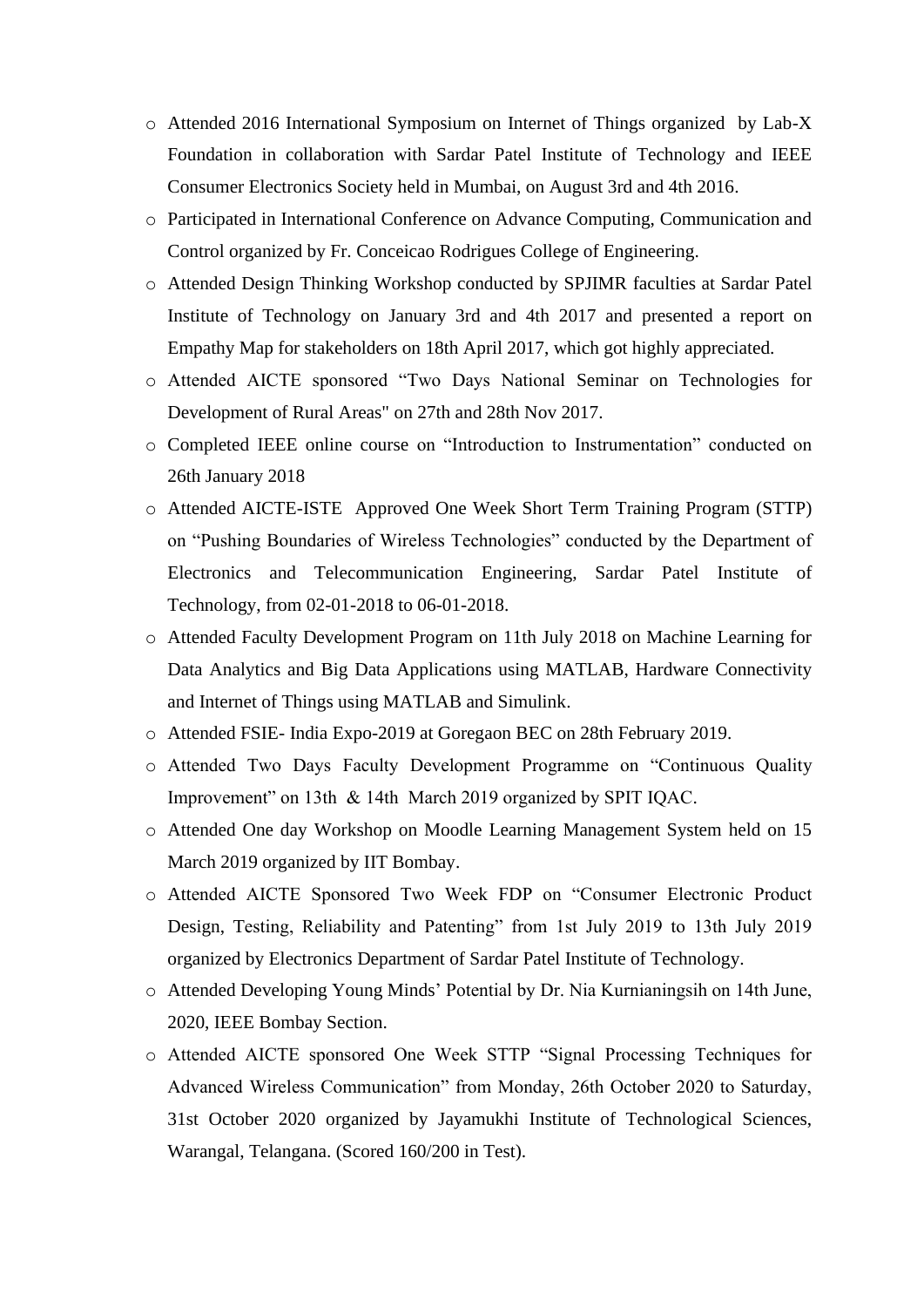- o Attended AICTE Sponsored Two Week Online Faculty Development Programme (FDP) on "Implementation of Artificial Intelligence for Solving Digital Signal and Image Processing Problems" conducted by the Department of Electronics and Communication Engineering, Vidya Jyothi Institute of Technology (Autonomous) in association with AICTE from 16-11-2020 to 28-11-2020.
- o Attended Discussion on MATLAB Campus-Wide License discussion for professors and researchers at Bharatiya Vidya Bhavans Sardar Patel Institute of Technology on 14th April 2021 from 2pm to 4pm
- o Attended Discussion on Proctortrack training to Sardar Patel Institute of Technology at Bharatiya Vidya Bhavans Sardar Patel Institute of Technology on 04th May 2021 from 03:30pm to 06 pm
- o Attended Inauguration Ceremony of four Arduino Books created by the FOSSE team, IIT Bombay on Tuesday, 29 June 2021 <https://floss-arduino.fossee.in/downloads>
- o Attended Practitioner's View -How to Set up an AI CoE in Your College of Academia Connect Program conducted by NVDIA-Academic Connect on Tuesday 14th July 2021

## ▪ **Workshops/Refresher courses/Training programs/Seminars conducted as a resource person:**

- o Conducted Expert Lecture on "Advances in Control Systems" by Prof. Abhishek Barve, VJTI on 13th April 2017 for SE (Electronics)
- o Conducted Expert Lecture on "Advances in Control Systems" by Prof. Dattatray Surykant Sawant, Asst. Prof. (EXTC), Mukesh Patel School of Technology Management and Engineering on 14th February 2017 for SE (Electronics).
- o Conducted Expert Lecture on "Advances in Control Systems" by Prof. Dattatray Surykant Sawant, Asst. Prof. (EXTC), Mukesh Patel School of Technology Management and Engineering on 27th February 2017 for SE (Electronics)
- o Delivered an Expert Lecture on "Gate Orientation" in Electrical Engineering Department of , New Panvel on Monday, 12th February 2018
- o Conducted Expert Lecture on "Advances in Control Systems" by Prof. Dattatray Surykant Sawant, Asst. Prof. (EXTC), Mukesh Patel School of Technology Management and Engineering on 27th February 2019 for SE (Electronics)
- o Conducted Expert Lecture on "Automation Glimpse and Technoxian Championship Highlights Advances in Control Systems" by Mr. Ambrish K. Chaturvedi, Mr. Alister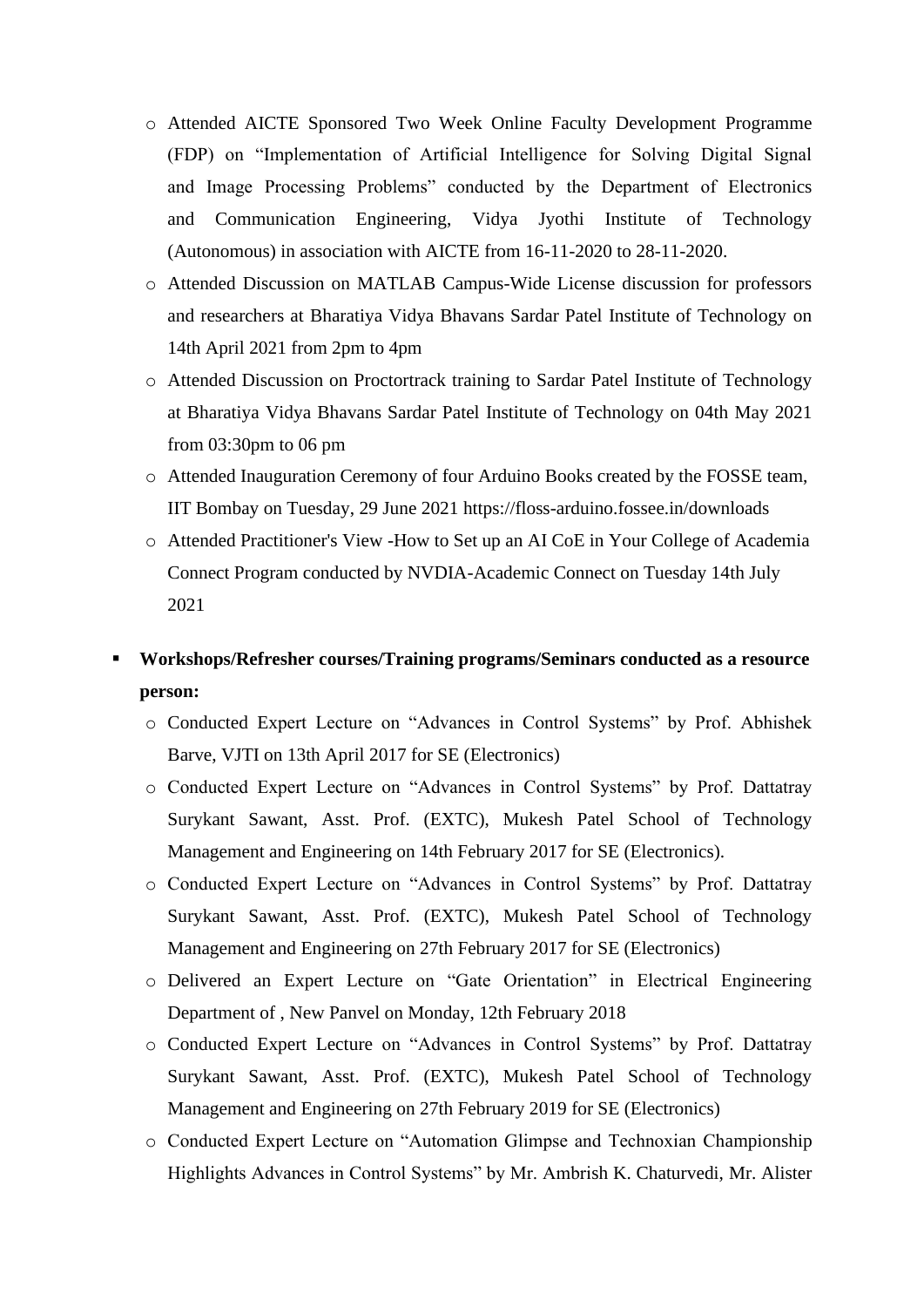R. Savio D'Silva Business Development Manager and Director Absolute Motion Pvt. Ltd; and Mrs. Mahak Somani District Coordinator, Mumbai, All India Council for Robotics & Automation on 18th March 2019 for SE (Electronics)

- o Conducted Expert Lecture on "Advances in Control Systems" by Prof. Dattatray Surykant Sawant, Asst. Prof. (EXTC), Mukesh Patel School of Technology Management and Engineering on 26th February 2020 for SE (Electronics)
- o Core member of Organizing Committee of Research Colloquium 2021
- o Core member of Local Committee of International Conference on Communication, Information & Computing Technology – 2021
- o Organized LTspice Workshop on 22nd August 2020 under ESA
- o Organized Ace-a-Case Competition on 4th November 2020 under ESA
- o Organized Guest Lecture by Dr. Ashwini Gajarushi on 29th October 2020 under ESA
- o Organized Seminar on Stock Market Investing on 10th March, 2021 under ESA
- o Organized Sequel Workshop on 29th March, 2021 under ESA
- o Organized InQUIZitive on 6th June, 2021 under ESA
- o Organized Career Guidance Seminar for Post-Graduation (MS) on 28th January 2019 under ESA
- o Organized Technical Event (IOT Seminar) on 3rd September 2018 under ESA
- o Organized Trek to One Tree Hill (Matheran) on 11th August 2018 under ESA
- o Organized Trip to Igatpuri on 3rd February 2019 under ESA

#### ▪ **Publications:**

#### **International Conferences**

| Sr.            | Author/              | <b>Title of</b>      | <b>Title of</b>   | <b>Schedule</b> | <b>Academic</b> |
|----------------|----------------------|----------------------|-------------------|-----------------|-----------------|
| N <sub>0</sub> | <b>Co-Authors</b>    | <b>International</b> | paper/article/    | and venue of    | Year            |
|                |                      | conference           | poster            | conference      |                 |
|                |                      |                      | presentation      |                 |                 |
| 1.             | <b>Najib Ghatte,</b> | Int. Conference on   | <b>High Speed</b> | 2014            | 2013-2014       |
|                | Shilpa Patil,        | Recent Trends in     | <b>ALU</b> Design | Mumbai          |                 |
|                | Deepak Bhoir         | Computer and         | using Vedic       |                 |                 |
|                |                      | Electronics          | Sutras            |                 |                 |
|                |                      | Engineering          |                   |                 |                 |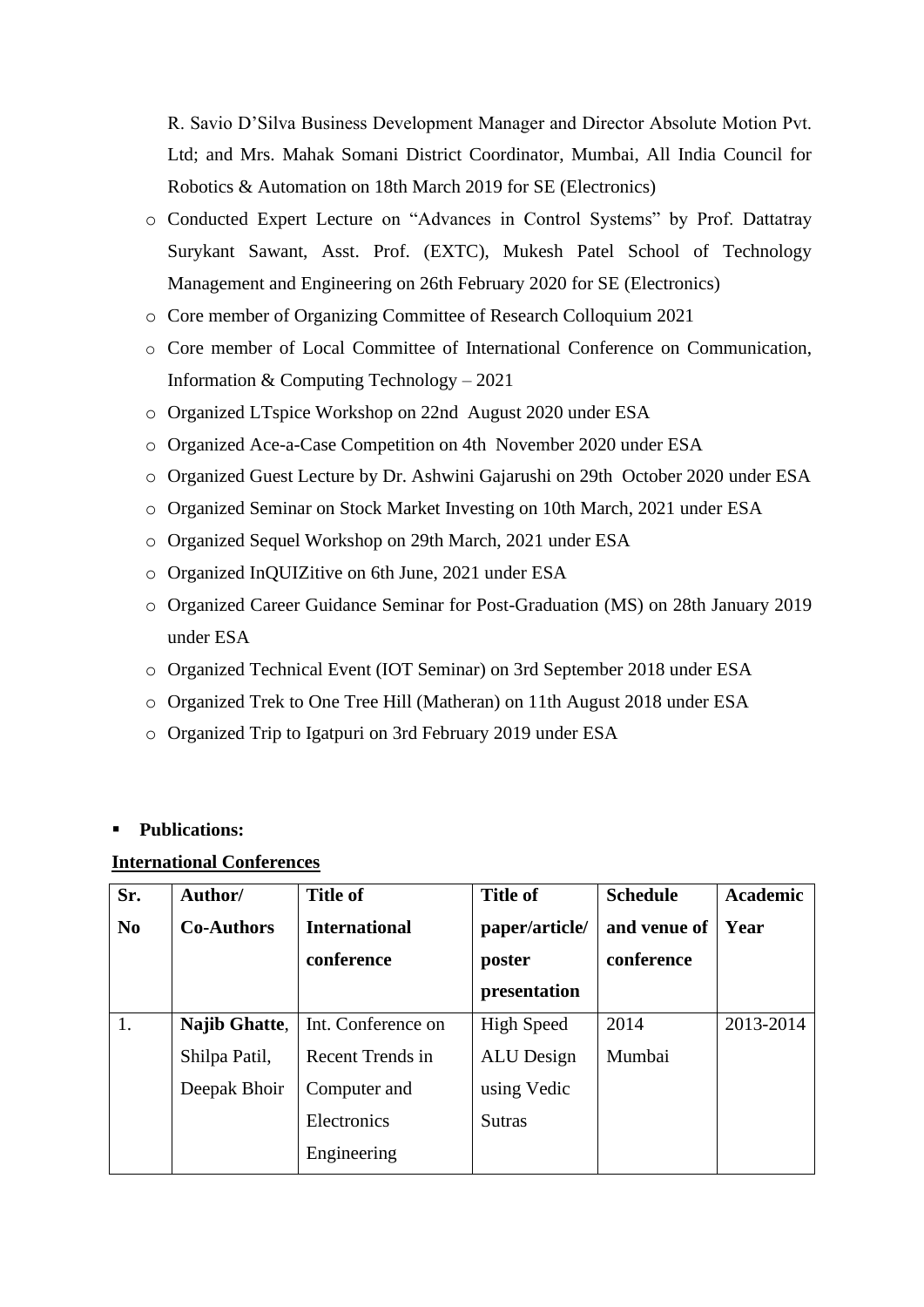| 2. | Najib Ghatte,       | Fifth IRF Proc.       | Single                | Aug. 2014          | 2014-2015 |
|----|---------------------|-----------------------|-----------------------|--------------------|-----------|
|    | Shilpa Patil,       | International         | Precision             | Goa                |           |
|    | Deepak Bhoir        | Conference on         | <b>Floating Point</b> |                    |           |
|    |                     | Software              | <b>Square Root</b>    |                    |           |
|    |                     | Technology and        | Computation           |                    |           |
|    |                     | Computer              |                       |                    |           |
|    |                     | Engineering           |                       |                    |           |
| 3. | Najib Ghatte,       | Fifth IRF Proc.       | Single                | Aug. 2014          | 2014-2015 |
|    | Shilpa Patil,       | International         | Precision             | Goa                |           |
|    | Deepak Bhoir        | Conference on         | Floating              |                    |           |
|    |                     | Software              | Division              |                    |           |
|    |                     | Technology and        |                       |                    |           |
|    |                     | Computer              |                       |                    |           |
|    |                     | Engineering           |                       |                    |           |
| 4. | Saqib G,            | <b>2018 IEEE</b>      | Intelligent           | $1st - 3rd$        | 2017-2018 |
|    | Faizan K,           | International         | Chatting              | March 2018,        |           |
|    | <b>Ghatte N</b>     | Conference on         | Service Using         | <b>SVS College</b> |           |
|    |                     | <b>Current Trends</b> | <b>AIML</b>           | of                 |           |
|    |                     | towards Converging    |                       | Engineering,       |           |
|    |                     | Technologies          |                       | Coimbatore,        |           |
|    |                     | (ICCTCT 2018)         |                       | Tamil Nadu,        |           |
|    |                     |                       |                       | India              |           |
| 5. | Deepak Karia,       | ICNTET2018:           | Fire Detection        | September 7-       | 2018-2019 |
|    | Ankur               | International         | and Gas               | 8, 2018,           |           |
|    | Mahadik,            | Conference on New     | Leakage               | Chennai,           |           |
|    | Suma Salian,        | Trends in             | Prevention            | India              |           |
|    | Vaibhav             | Engineering &         | System                |                    |           |
|    | Rajput,             | Technology            |                       |                    |           |
|    | Anuradha            |                       |                       |                    |           |
|    | Jadiya and          |                       |                       |                    |           |
|    | <b>Najib Ghatte</b> |                       |                       |                    |           |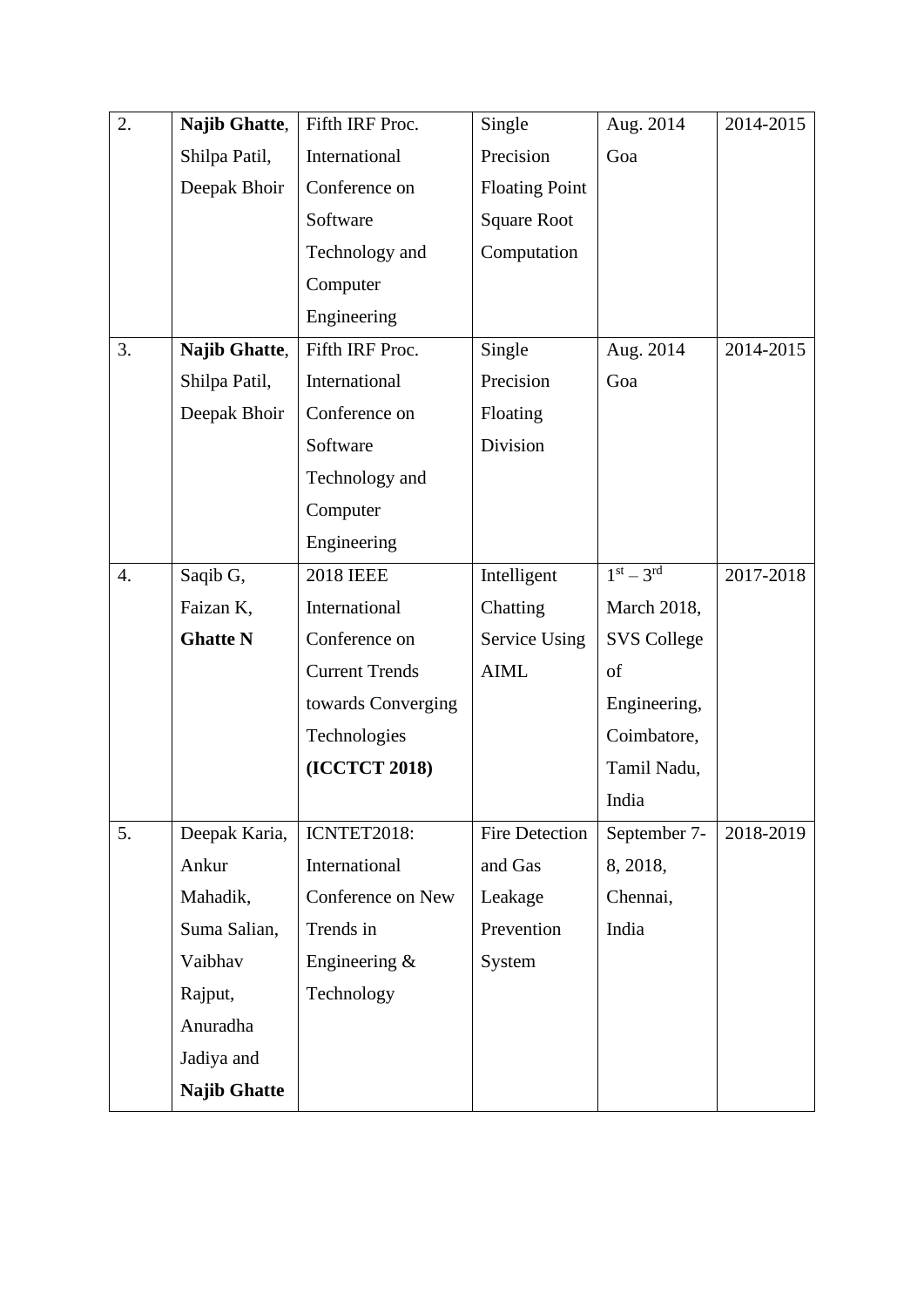| 6. | Sameep Pote,        | Proceedings of the  | Posturainer:         | 20-22 August  | 2020-2021 |
|----|---------------------|---------------------|----------------------|---------------|-----------|
|    | Sparsh              | Third International | <b>IoT</b> based     | 2020          |           |
|    | Pahalwan,           | Conference on       | Posture              | Francis       |           |
|    | Raksha Jain,        | Smart Systems and   | Training             | Xavier        |           |
|    | <b>Najib Ghatte</b> | Inventive           | Device for           | College,      |           |
|    |                     | Technology          | Postural             | Tirunelveli,  |           |
|    |                     | (ICSSIT 2020)       | Control and          | India         |           |
|    |                     |                     | <b>Adaptive Gait</b> |               |           |
| 7. | Siddhant            | Proceedings of      | AI Based             | 25th June-    | 2020-2021 |
|    | Kumar, Sahil        | IEEE, 4th           | <b>Smart</b>         | 27th June     |           |
|    | Gharat,             | International       | Remedial             | 2021,         |           |
|    | Anuska              | Conference on       | Observants in        | Mumbai,       |           |
|    | Panwal,             | Communication,      | COVID-19             | India.        |           |
|    | Deepak Karia        | Information and     |                      |               |           |
|    | and Najib           | Computing           |                      |               |           |
|    | <b>Ghatte</b>       | Technology,         |                      |               |           |
|    |                     | <b>ICCICT-2021</b>  |                      |               |           |
|    |                     |                     |                      |               |           |
| 8. | Neel Save,          | Proceedings of      | Artificial           | 6th Jul,      | 2020-2021 |
|    | Omkar               | IEEE, 12th          | Intelligence         | 2021-8th Jul, |           |
|    | Thopate,            | International       | based Fake           | 2021, IIT     |           |
|    | Vaibhav             | Conference On       | <b>News</b>          | Khargpur,     |           |
|    | Waghe,              | Computing,          | Classification       | India         |           |
|    | Manisha             | Communication &     | System               |               |           |
|    | Bansode,            | Networking          |                      |               |           |
|    | Najib Ghatte,       | Technologies        |                      |               |           |
|    |                     | (ICCCNT) 2021       |                      |               |           |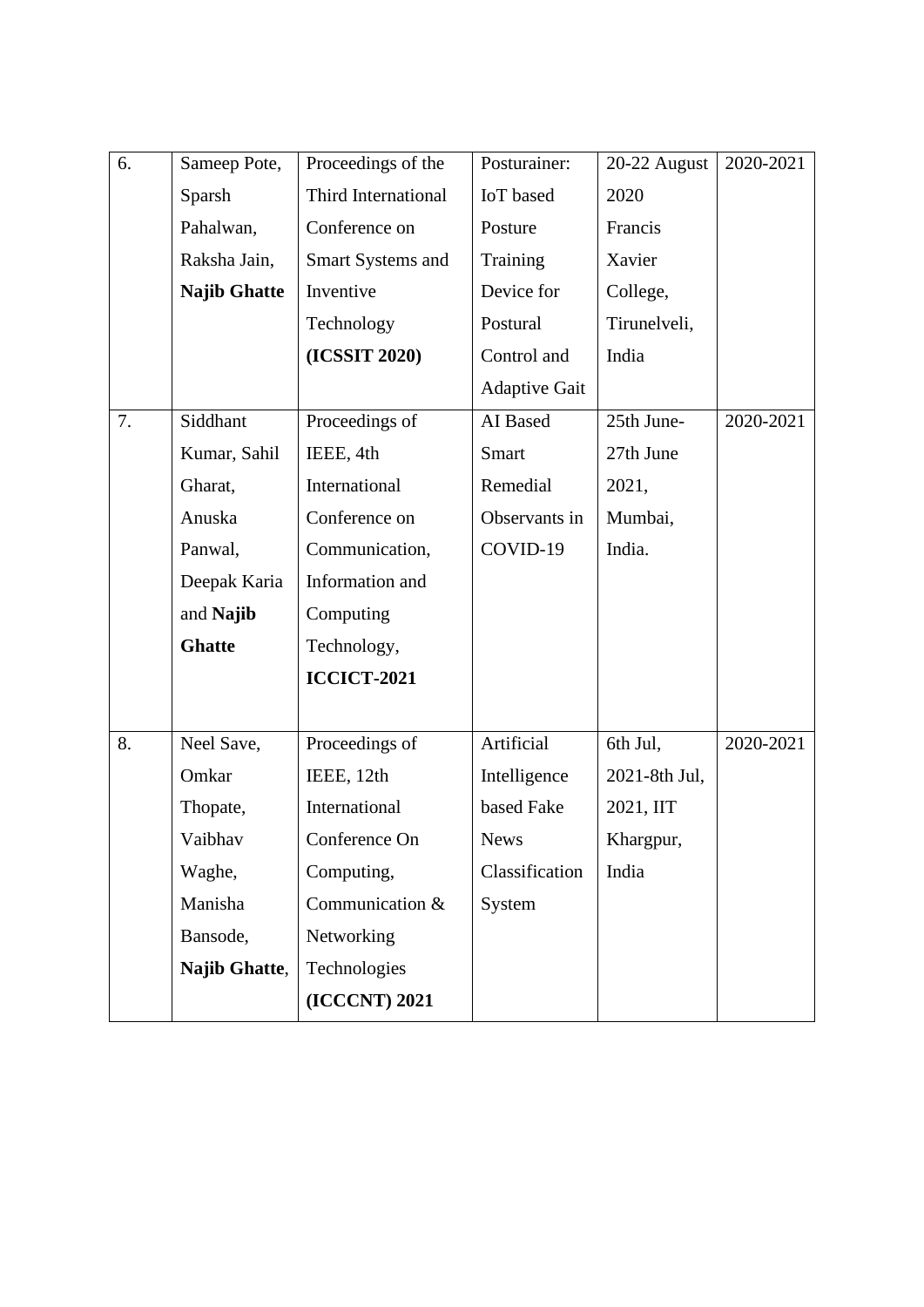| Sr.            | Author/              | <b>Title of Journal</b>      | <b>Title of paper</b>    | Date of            |
|----------------|----------------------|------------------------------|--------------------------|--------------------|
| N <sub>0</sub> | <b>Co-Authors</b>    |                              |                          | <b>Publication</b> |
| 1.             | Dattaprasad Madur,   | <b>International Journal</b> | Modelling Light          | Dec. 2013          |
|                | Najib Ghatte, Vinit  | of Research in               | <b>Emitting Diode</b>    |                    |
|                | Pereira, Tushar      | Advent                       | using SPICE              |                    |
|                | Surwadkar            | Technology, $V1(5)$          |                          |                    |
| 2.             | Vinit Pereira, Najib | International Journal        | <b>Cyclic Redundancy</b> | Jan. 2014.         |
|                | Ghatte, Madur        | of Advanced                  | <b>Check Simulation</b>  |                    |
|                | Dattaprasad, Tushar  | Research in                  | using Serial             |                    |
|                | Surwadkar            | Electrical,                  | Communication            |                    |
|                |                      | Electronics and              |                          |                    |
|                |                      | Instrumentation              |                          |                    |
|                |                      | Engineering, V3(1)           |                          |                    |
| 3.             | Najib Ghatte, Vinit  | International Journal        | Real-Time Clock          | Jan. 2014          |
|                | Pereira, Madur       | of Advanced                  | Implementation           |                    |
|                | Dattaprasad, Tushar  | Research in                  | Using $I^2C$ Protocol    |                    |
|                | Surwadkar            | Electrical,                  | Check                    |                    |
|                |                      | Electronics and              |                          |                    |
|                |                      | Instrumentation              |                          |                    |
|                |                      | Engineering, V3(1)           |                          |                    |
| 4.             | Najib Ghatte, Shilpa | <b>International Journal</b> | <b>Floating Point</b>    | Feb. 2014.         |
|                | Patil, Deepak Bhoir  | of Engineering               | Engine using             |                    |
|                |                      | Trends and                   | <b>VHDL</b>              |                    |
|                |                      | Technology(IJETT)            |                          |                    |
| 5.             | Najib Ghatte, Shilpa | <b>International Journal</b> | <b>Double Precision</b>  | Jul. 2014.         |
|                | Patil, Deepak Bhoir  | of Engineering               | <b>Floating Point</b>    |                    |
|                |                      | Trends and                   | <b>Square Root</b>       |                    |
|                |                      | Technology(IJETT)            | Computation              |                    |

# ▪ **Details of International Journal publications:**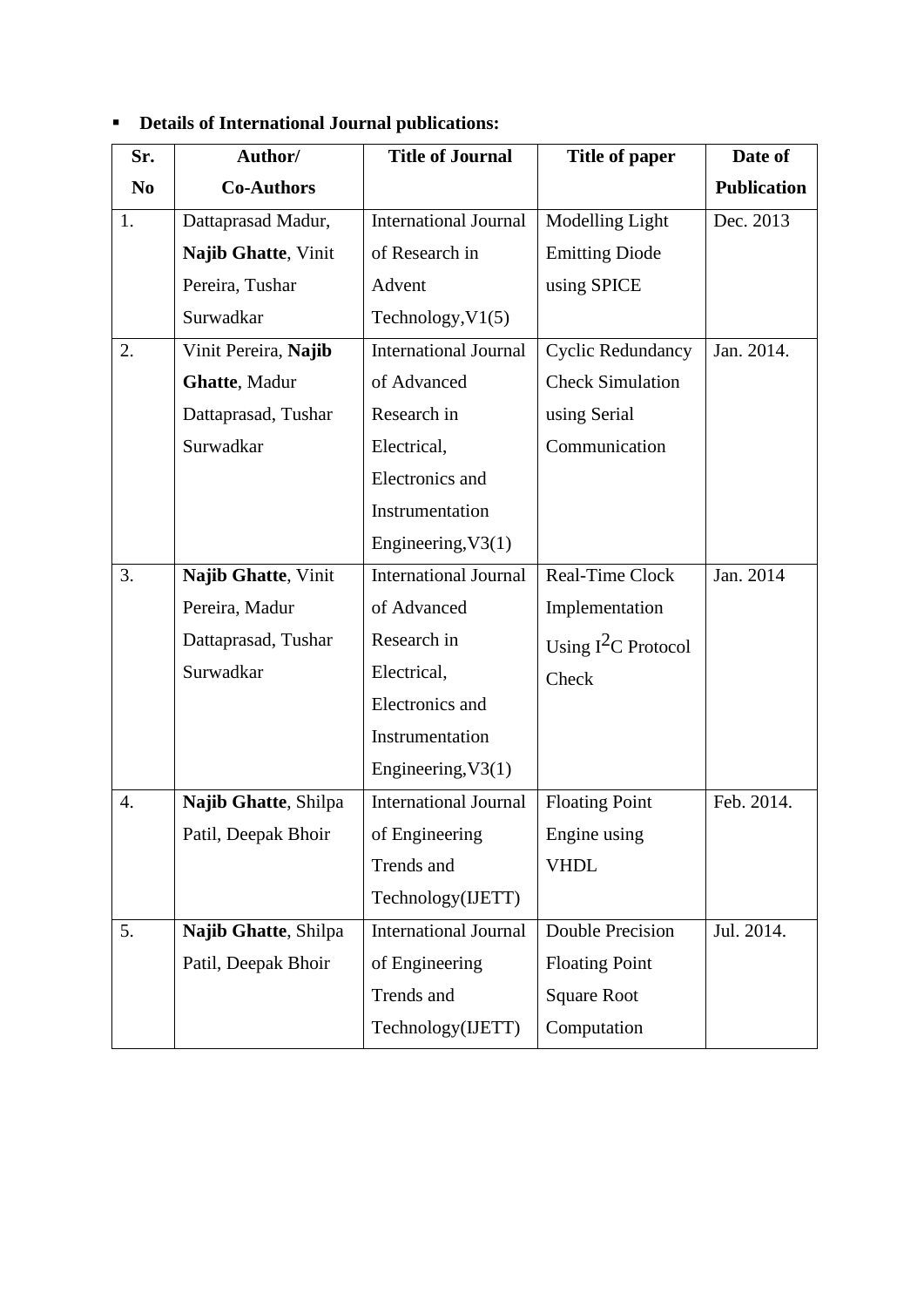## ▪ **Details of Patent Publication:**

| Sr.            | Author/             | <b>Title of Patent</b>    | <b>Patent Application</b> | Date of            |
|----------------|---------------------|---------------------------|---------------------------|--------------------|
| N <sub>0</sub> | <b>Co-Authors</b>   |                           | No.                       | <b>Publication</b> |
| 1              | Kalnawat Suumedh,   | Systems and               | 202121022570              | 20/05/2021         |
|                | Ramesh Sukruth,     | Methods for               |                           |                    |
|                | Khandekar Swapnil,  | <b>Dynamic Prosthetic</b> |                           |                    |
|                | Kasambe Prashant,   | Leg with Adaptive         |                           |                    |
|                | <b>Ghatte Najib</b> | <b>Actuators</b>          |                           |                    |

## ▪ **Contribution to and role played in the administrative affairs of the institute:**

## • **Departmental Roles**

- o ESA-Electronics Student Association
- o Minor Project Co-ordinator
- o Internship Co-ordinator
- o Placement Co-ordinator
- o Class Teacher

## • **Institute Level Roles**

- o RnD-Research and Development Committee Coordinator
- o IR Cell: Industry Relations Coordinator
- o E-Cell: Entrepreneurship Cell Coordinator
- o IIC: Institution Innovation Cell Coordinator

## • **Other Contributions:**

- o Formulated syllabus for Electromagnetic Wave Propagation (ET42) and Fundamentals of Operating System Lab (ELL 63)
- o Handling Departmental files for Faculty Publications, Student Publications, Teaching Profile, Internships, Placements and Entrepreneurships since 2016
- o Departmental Coordinator for NAAC Criteria 3 and 5: 2017
- o Scrutiny 1 member for F.Y. B. Tech Admission Rounds-2020-2021
- o Created Course Material for SCOPE Course on Verilog Programming-I in 2017-2018
- o Submission of proposal for Minor Research Project titled Universal MODBUS Data Logger and Acceptance of Minor Research Grant worth Rs. 30,000/- in 2018-2019